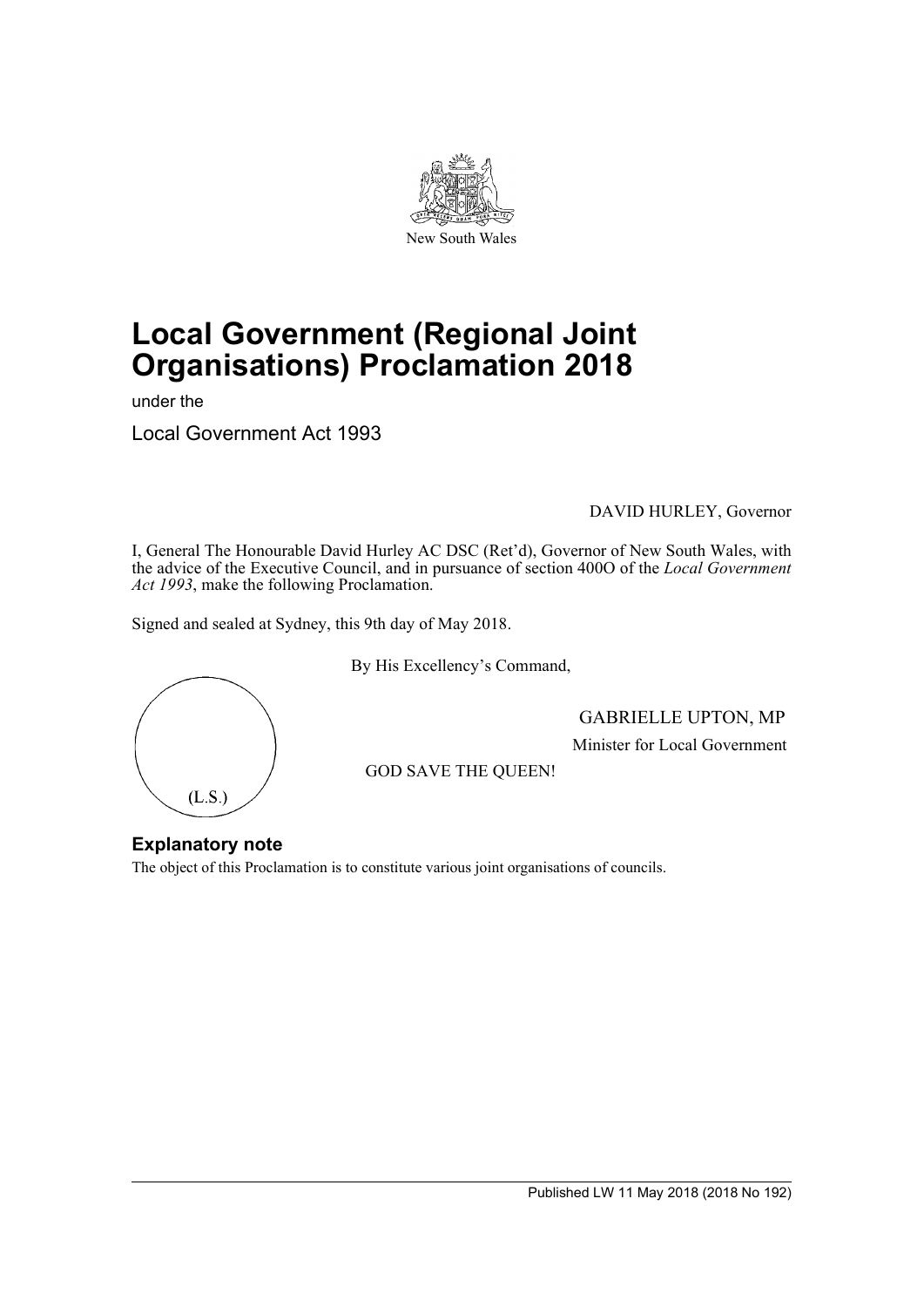# **Local Government (Regional Joint Organisations) Proclamation 2018**

under the

Local Government Act 1993

### **1 Name of Proclamation**

This Proclamation is the *Local Government (Regional Joint Organisations) Proclamation 2018*.

### **2 Commencement**

This Proclamation commences on the day on which it is published on the NSW legislation website.

### **3 Constitution of joint organisations**

The joint organisations specified in the Table to this clause are constituted with:

- (a) the names specified in the Table, and
- (b) joint organisation areas consisting of the council areas specified opposite the name of each joint organisation:

| Column 1                                | Column <sub>2</sub>                                                                                                                                                   |
|-----------------------------------------|-----------------------------------------------------------------------------------------------------------------------------------------------------------------------|
| Joint organisation                      | <b>Council areas forming joint</b><br>organisation area                                                                                                               |
| Canberra Region Joint Organisation      | Bega Valley, Eurobodalla, Goulburn<br>Mulwaree, Hilltops, Queanbeyan-Palerang<br>Regional, Snowy Monaro Regional, Upper<br>Lachlan Shire, Wingecarribee, Yass Valley  |
| Central NSW Joint Organisation          | Bathurst Regional, Blayney, Cabonne,<br>Cowra, Forbes, Lachlan, Oberon, City of<br>Orange, Parkes, Weddin                                                             |
| Hunter Joint Organisation               | City of Cessnock, Dungog, City of Lake<br>Macquarie, City of Maitland, Mid-Coast,<br>Muswellbrook, City of Newcastle, Port<br>Stephens, Singleton, Upper Hunter Shire |
| Illawarra Shoalhaven Joint Organisation | Kiama, City of Shellharbour, City of<br>Shoalhaven, City of Wollongong                                                                                                |
| Mid North Coast Joint Organisation      | Bellingen, Kempsey, Port<br>Macquarie-Hastings                                                                                                                        |
| Namoi Joint Organisation                | Gunnedah, Gwydir, Liverpool Plains,<br>Tamworth Regional, Walcha                                                                                                      |
| New England Joint Organisation          | Armidale Regional, Glen Innes Severn Shire,<br>Inverell, Moree Plains, Tenterfield, Uralla                                                                            |
| Northern Rivers Joint Organisation      | Ballina, Byron, Kyogle, City of Lismore,<br>Richmond Valley, Tweed                                                                                                    |